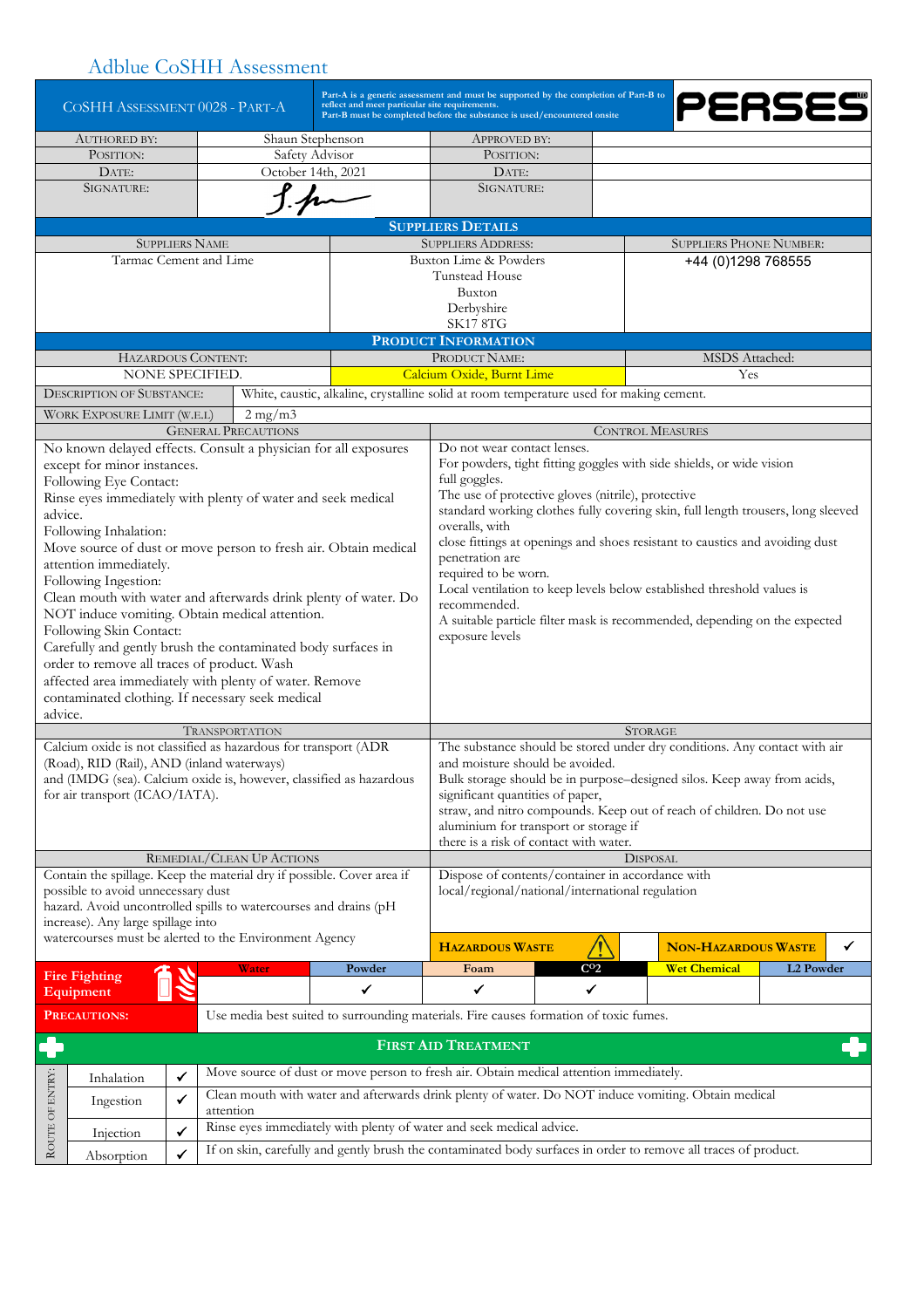| Pressurised<br>Gas                  |             | Explosive |            | Oxidiser                                        | Flammable                           | Corrosive | Caution                                                      | Toxic                                                                                            | Health Hazard | Environmental<br>Hazard |  |  |
|-------------------------------------|-------------|-----------|------------|-------------------------------------------------|-------------------------------------|-----------|--------------------------------------------------------------|--------------------------------------------------------------------------------------------------|---------------|-------------------------|--|--|
|                                     |             |           |            |                                                 |                                     |           |                                                              |                                                                                                  |               |                         |  |  |
| <b>HAZARD STATEMENTS:</b>           |             |           | H226, H242 |                                                 |                                     |           |                                                              |                                                                                                  |               |                         |  |  |
| PRECAUTIONARY STATEMENTS:           |             |           | P370, P371 |                                                 |                                     |           |                                                              |                                                                                                  |               |                         |  |  |
| <b>UNCONTROLLED RISK EVALUATION</b> |             |           |            |                                                 |                                     |           |                                                              |                                                                                                  |               |                         |  |  |
| Very high risk                      |             |           |            | Intolerable – Do not start work                 |                                     |           | This assessment is generic and must be completed using Part- |                                                                                                  |               |                         |  |  |
|                                     | High risk   |           |            | Work can commence only under direct supervision |                                     |           |                                                              | B which is a specific assessment.<br>Part-B is to be completed before undertaking any task using |               |                         |  |  |
|                                     | Medium risk |           |            |                                                 | Tolerable: reduce where practicable |           |                                                              | the substance in order to assess the level of risk specific to the                               |               |                         |  |  |
| Low Risk                            |             |           |            | Safe condition.                                 |                                     |           | work being carried out and location.                         |                                                                                                  |               |                         |  |  |
|                                     |             |           |            |                                                 |                                     |           |                                                              |                                                                                                  |               |                         |  |  |

| COSHH ASSESSMENT 0028 - PART-B                                                                                                                                              |                                                                                          | Part-A for each site. (Complete all blank boxes)                                         |                                                                    | Part-B is a site specific risk assessment that must be completed in addition to Part-A.<br>This should be completed in relation to the specific use of the substance documented in |                                                 |                                                  |                                               | PERSES                           |  |  |
|-----------------------------------------------------------------------------------------------------------------------------------------------------------------------------|------------------------------------------------------------------------------------------|------------------------------------------------------------------------------------------|--------------------------------------------------------------------|------------------------------------------------------------------------------------------------------------------------------------------------------------------------------------|-------------------------------------------------|--------------------------------------------------|-----------------------------------------------|----------------------------------|--|--|
| <b>DESCRIPTION OF THE WORKS</b>                                                                                                                                             |                                                                                          |                                                                                          |                                                                    |                                                                                                                                                                                    |                                                 |                                                  |                                               |                                  |  |  |
|                                                                                                                                                                             | Persons carrying out the task                                                            |                                                                                          | Official visitors                                                  |                                                                                                                                                                                    |                                                 |                                                  |                                               |                                  |  |  |
| PERSONS EXPOSED                                                                                                                                                             | On-site staff                                                                            |                                                                                          | Members of the public                                              |                                                                                                                                                                                    |                                                 |                                                  |                                               | <b>NUMBER OF PEOPLE INVOLVED</b> |  |  |
|                                                                                                                                                                             | Sub-contractors                                                                          |                                                                                          |                                                                    | Young persons                                                                                                                                                                      |                                                 | <b>DURATION AND FREQUENCY</b><br><b>EXPOSURE</b> |                                               |                                  |  |  |
|                                                                                                                                                                             | Drivers                                                                                  |                                                                                          |                                                                    | Other                                                                                                                                                                              |                                                 |                                                  |                                               |                                  |  |  |
|                                                                                                                                                                             | IS ANY SPECIFIC TRAINING NEEDED                                                          |                                                                                          |                                                                    |                                                                                                                                                                                    | ARE ALL PERSONS ADEQUATELY TRAINED?             |                                                  |                                               |                                  |  |  |
| <b>YES</b>                                                                                                                                                                  |                                                                                          | <b>YES</b>                                                                               |                                                                    |                                                                                                                                                                                    |                                                 |                                                  |                                               |                                  |  |  |
| N <sub>O</sub>                                                                                                                                                              |                                                                                          | N <sub>O</sub>                                                                           |                                                                    |                                                                                                                                                                                    |                                                 |                                                  |                                               |                                  |  |  |
|                                                                                                                                                                             |                                                                                          | PERSONAL PROTECTIVE EQUIPMENT REQUIREMENT                                                |                                                                    |                                                                                                                                                                                    |                                                 |                                                  |                                               |                                  |  |  |
|                                                                                                                                                                             |                                                                                          |                                                                                          |                                                                    |                                                                                                                                                                                    |                                                 |                                                  |                                               |                                  |  |  |
|                                                                                                                                                                             |                                                                                          |                                                                                          |                                                                    | <b>STORAGE REQUIREMENTS</b>                                                                                                                                                        |                                                 |                                                  |                                               |                                  |  |  |
| <b>LOCKED CAGE</b><br><b>BUNDED CONTAINER</b>                                                                                                                               |                                                                                          | <b>WEATHER PROTECTION</b>                                                                |                                                                    | <b>COSHH STORAGE ROOM</b>                                                                                                                                                          |                                                 |                                                  | <b>SEALED CONTAINER</b>                       |                                  |  |  |
|                                                                                                                                                                             |                                                                                          |                                                                                          |                                                                    | <b>WORK PLACE REQUIREMENTS</b>                                                                                                                                                     |                                                 |                                                  |                                               |                                  |  |  |
| <b>SPILL KIT</b><br><b>BUND</b>                                                                                                                                             |                                                                                          | <b>FIRE EXTINGUISHER</b>                                                                 |                                                                    |                                                                                                                                                                                    | <b>WATER SUPPRESSION</b>                        |                                                  |                                               | VENTILATION (L.E.V)              |  |  |
|                                                                                                                                                                             |                                                                                          |                                                                                          |                                                                    | PERMIT                                                                                                                                                                             |                                                 |                                                  |                                               |                                  |  |  |
|                                                                                                                                                                             |                                                                                          |                                                                                          |                                                                    | <b>WASTE REQUIREMENTS/MANAGEMENT</b>                                                                                                                                               |                                                 |                                                  |                                               |                                  |  |  |
| <b>SEGREGATED STORAGE</b>                                                                                                                                                   |                                                                                          |                                                                                          |                                                                    | <b>SEALED CONTAINMENT</b>                                                                                                                                                          |                                                 |                                                  |                                               | <b>LICENCED WASTE CARRIER</b>    |  |  |
| <b>YES</b>                                                                                                                                                                  |                                                                                          | <b>YES</b>                                                                               |                                                                    |                                                                                                                                                                                    |                                                 |                                                  | <b>YES</b>                                    |                                  |  |  |
| N <sub>O</sub>                                                                                                                                                              |                                                                                          |                                                                                          | N <sub>O</sub>                                                     |                                                                                                                                                                                    | N <sub>O</sub>                                  |                                                  |                                               |                                  |  |  |
|                                                                                                                                                                             |                                                                                          |                                                                                          |                                                                    | <b>RISK MANAGEMENT</b>                                                                                                                                                             |                                                 |                                                  |                                               |                                  |  |  |
|                                                                                                                                                                             |                                                                                          |                                                                                          |                                                                    |                                                                                                                                                                                    |                                                 |                                                  | <b>YES</b>                                    |                                  |  |  |
|                                                                                                                                                                             |                                                                                          |                                                                                          | HAS PART-A AND PART-B BEEN COMPLETED, IMPLEMENTED, AND UNDERSTOOD? |                                                                                                                                                                                    |                                                 |                                                  | N <sub>O</sub>                                |                                  |  |  |
| ARE ALL REMAINING UNDOCUMENTED RISK/HAZARDS CONTROLLED? ARE CONTROLS PUT IN PLACE FOR REMAINING RISK/HAZARDS?<br>(E.G. MANUAL HANDLING OF SUBSTANCE? ADDITIONAL EQUIPMENT?) |                                                                                          |                                                                                          |                                                                    |                                                                                                                                                                                    |                                                 |                                                  |                                               |                                  |  |  |
|                                                                                                                                                                             |                                                                                          |                                                                                          |                                                                    |                                                                                                                                                                                    |                                                 |                                                  |                                               |                                  |  |  |
| <b>YES</b>                                                                                                                                                                  |                                                                                          | ARE THE WORKS SAFE TO PROCEED?                                                           |                                                                    |                                                                                                                                                                                    |                                                 | <b>YES</b>                                       |                                               | No.                              |  |  |
| N <sub>O</sub>                                                                                                                                                              |                                                                                          | ARE THE WORKS SAFE TO PROCEED?<br>If yes. Signature of the person making the assessment: |                                                                    |                                                                                                                                                                                    | YES.                                            |                                                  |                                               | No.                              |  |  |
|                                                                                                                                                                             |                                                                                          |                                                                                          |                                                                    |                                                                                                                                                                                    |                                                 |                                                  |                                               |                                  |  |  |
|                                                                                                                                                                             | WHAT IS THE ESTIMATED RISK WITH ALL THE CURRENTLY IMPLEMENTED CONTROL MEASURES IN PLACE? |                                                                                          |                                                                    |                                                                                                                                                                                    |                                                 |                                                  |                                               |                                  |  |  |
| Very high risk<br>Intolerable – Do not start work<br>High risk<br>Work can commence only under direct supervision                                                           |                                                                                          |                                                                                          |                                                                    |                                                                                                                                                                                    | ENSURE ALL PARTIES WHICH MAY BE EXPOSED TO THIS |                                                  |                                               |                                  |  |  |
| Medium risk                                                                                                                                                                 | Tolerable: reduce where practicable                                                      |                                                                                          |                                                                    |                                                                                                                                                                                    |                                                 |                                                  | PRODUCT ARE AWARE OF THE RISKS AND ARE SIGNED |                                  |  |  |
| Low Risk                                                                                                                                                                    |                                                                                          | Safe condition.                                                                          |                                                                    |                                                                                                                                                                                    | ONTO THIS ASSESSMENT.                           |                                                  |                                               |                                  |  |  |